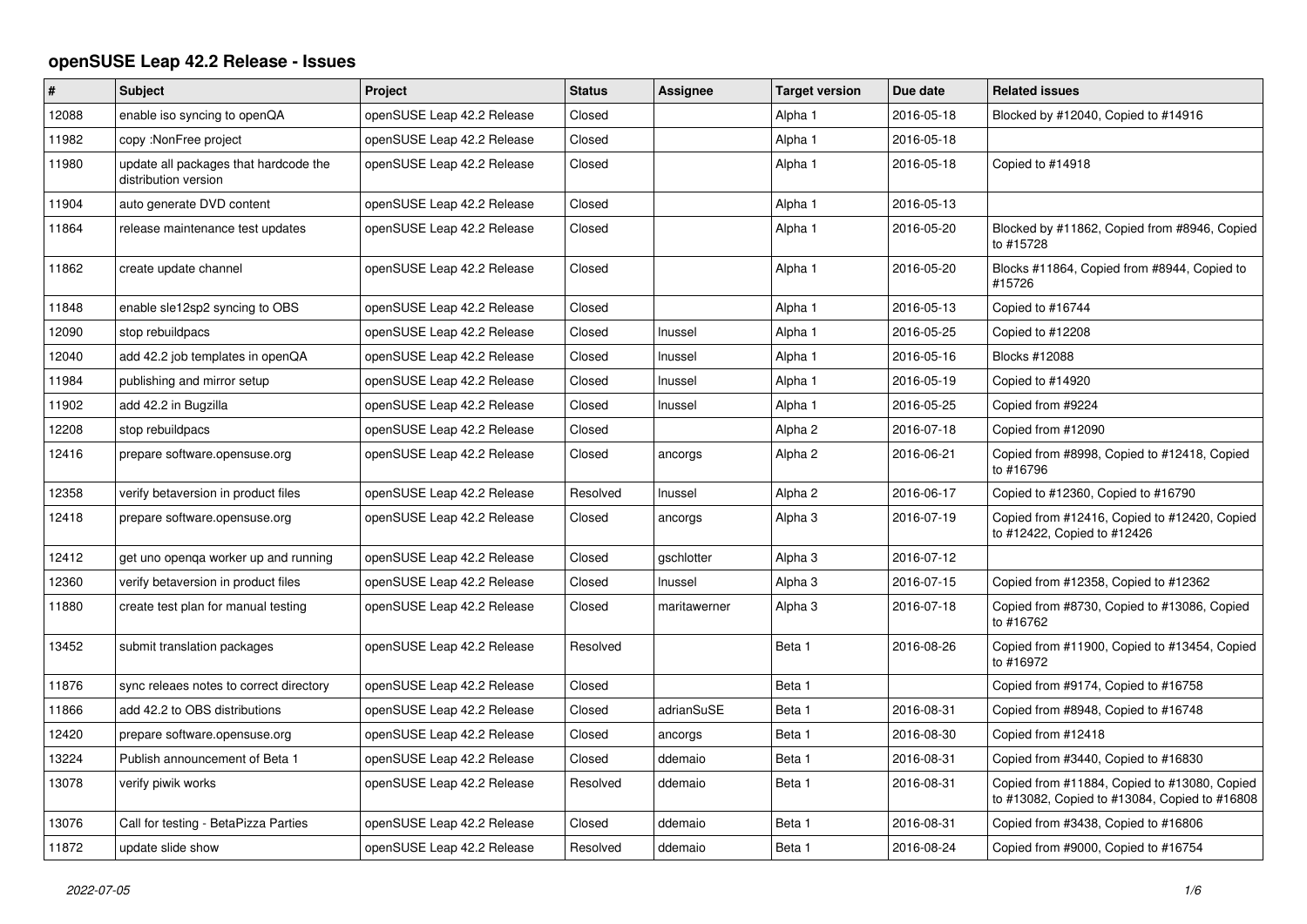| #     | <b>Subject</b>                                          | <b>Project</b>             | <b>Status</b> | Assignee     | <b>Target version</b> | Due date   | <b>Related issues</b>                                                                         |
|-------|---------------------------------------------------------|----------------------------|---------------|--------------|-----------------------|------------|-----------------------------------------------------------------------------------------------|
| 13226 | create repo-md, ARCHIVES.gz,<br>ChangeLog, Is-IR.gz etc | openSUSE Leap 42.2 Release | Closed        | Inussel      | Beta 1                | 2016-08-26 | Copied from #3450, Copied to #16832                                                           |
| 12784 | update roadmap                                          | openSUSE Leap 42.2 Release | Closed        | Inussel      | Beta 1                | 2016-08-31 | Copied to #12786, Copied to #16800                                                            |
| 12362 | verify betaversion in product files                     | openSUSE Leap 42.2 Release | Resolved      | Inussel      | Beta 1                | 2016-08-26 | Copied from #12360, Copied to #12364                                                          |
| 11868 | update droplist                                         | openSUSE Leap 42.2 Release | Closed        | Inussel      | Beta 1                | 2016-08-25 | Copied from #8990, Copied to #16750                                                           |
| 11860 | create external sources list                            | openSUSE Leap 42.2 Release | Closed        | Inussel      | Beta 1                | 2016-07-28 | Copied from #8942, Copied to #16746                                                           |
| 13086 | create test plan for manual testing                     | openSUSE Leap 42.2 Release | Closed        | maritawerner | Beta 1                | 2016-08-31 | Copied from #11880, Copied to #13088, Copied<br>to #13090, Copied to #13092, Copied to #16816 |
| 13062 | submit new Factory packages to Leap                     | openSUSE Leap 42.2 Release | Closed        | mlin7442     | Beta 1                | 2016-08-25 | Copied to #16804                                                                              |
| 12320 | re-enable kontact test                                  | openSUSE Leap 42.2 Release | Resolved      | mlin7442     | Beta 1                | 2016-08-22 |                                                                                               |
| 13190 | translate plasma-pk-updates                             | openSUSE Leap 42.2 Release | Closed        |              | Beta 2                | 2016-09-15 | Copied to #16828                                                                              |
| 12364 | verify betaversion in product files                     | openSUSE Leap 42.2 Release | Closed        |              | Beta 2                | 2016-09-23 | Copied from #12362, Copied to #12366, Copied<br>to #13622                                     |
| 11874 | Create release counter                                  | openSUSE Leap 42.2 Release | Closed        |              | Beta 2                | 2016-09-21 | Copied from #9066, Copied to #16756                                                           |
| 11878 | call for translation                                    | openSUSE Leap 42.2 Release | Closed        | AdaLovelace  | Beta 2                | 2016-09-21 | Copied from #8708, Copied to #16760                                                           |
| 12422 | prepare software.opensuse.org                           | openSUSE Leap 42.2 Release | Closed        | ancorgs      | Beta 2                | 2016-09-22 | Copied from #12418, Copied to #13624                                                          |
| 13080 | verify piwik works                                      | openSUSE Leap 42.2 Release | Closed        | ddemaio      | Beta 2                | 2016-09-21 | Copied from #13078, Copied to #13628, Copied<br>to #16810                                     |
| 13254 | check which packages turned into a fork                 | openSUSE Leap 42.2 Release | Resolved      | dimstar      | Beta 2                | 2016-09-13 | Copied to #16842                                                                              |
| 11882 | get signed shim                                         | openSUSE Leap 42.2 Release | Closed        | jsegitz      | Beta 2                | 2016-09-15 | Copied from #8988, Copied to #16764                                                           |
| 13454 | submit translation packages                             | openSUSE Leap 42.2 Release | Closed        | keichwa      | Beta 2                | 2016-09-16 | Copied from #13452, Copied to #13634, Copied<br>to #16974                                     |
| 13274 | send deadline reminder                                  | openSUSE Leap 42.2 Release | Closed        | Inussel      | Beta 2                | 2016-09-09 | Copied to #13632                                                                              |
| 12786 | update roadmap                                          | openSUSE Leap 42.2 Release | Closed        | Inussel      | Beta 2                | 2016-09-21 | Copied from #12784, Copied to #12788, Copied<br>to #13626                                     |
| 13088 | create test plan for manual testing                     | openSUSE Leap 42.2 Release | Closed        | maritawerner | Beta 2                | 2016-09-21 | Copied from #13086, Copied to #13630                                                          |
| 13260 | <b>Security Audit</b>                                   | openSUSE Leap 42.2 Release | Resolved      | msmeissn     | Beta 2                | 2016-09-15 | Copied to #13262, Copied to #16846                                                            |
| 13102 | tell nvidia packager to upload drivers                  | openSUSE Leap 42.2 Release | Closed        | sndirsch     | Beta 2                | 2016-09-21 | Copied from #4232, Copied to #16824                                                           |
| 13628 | verify piwik works                                      | openSUSE Leap 42.2 Release | Closed        |              | Beta <sub>3</sub>     | 2016-10-06 | Copied from #13080, Copied to #16990                                                          |
| 13548 | update OpenSUSE Localization Teams                      | openSUSE Leap 42.2 Release | Resolved      | AdaLovelace  | Beta 3                | 2016-10-02 | Copied to #16982                                                                              |
| 13546 | update openSUSE:Localization_guide                      | openSUSE Leap 42.2 Release | Resolved      | AdaLovelace  | Beta 3                | 2016-10-02 | Copied to #16980                                                                              |
| 13624 | prepare software.opensuse.org                           | openSUSE Leap 42.2 Release | Closed        | ancorgs      | Beta 3                | 2016-10-05 | Copied from #12422, Copied to #16986                                                          |
| 13880 | enable openQA maintenance testing                       | openSUSE Leap 42.2 Release | Resolved      | coolo        | Beta 3                | 2016-10-07 | Copied to #16996                                                                              |
| 13632 | send deadline reminder                                  | openSUSE Leap 42.2 Release | Closed        | Inussel      | Beta 3                | 2016-09-26 | Copied from #13274, Copied to #14154                                                          |
| 13626 | update roadmap                                          | openSUSE Leap 42.2 Release | Closed        | Inussel      | Beta 3                | 2016-10-06 | Copied from #12786, Copied to #16988                                                          |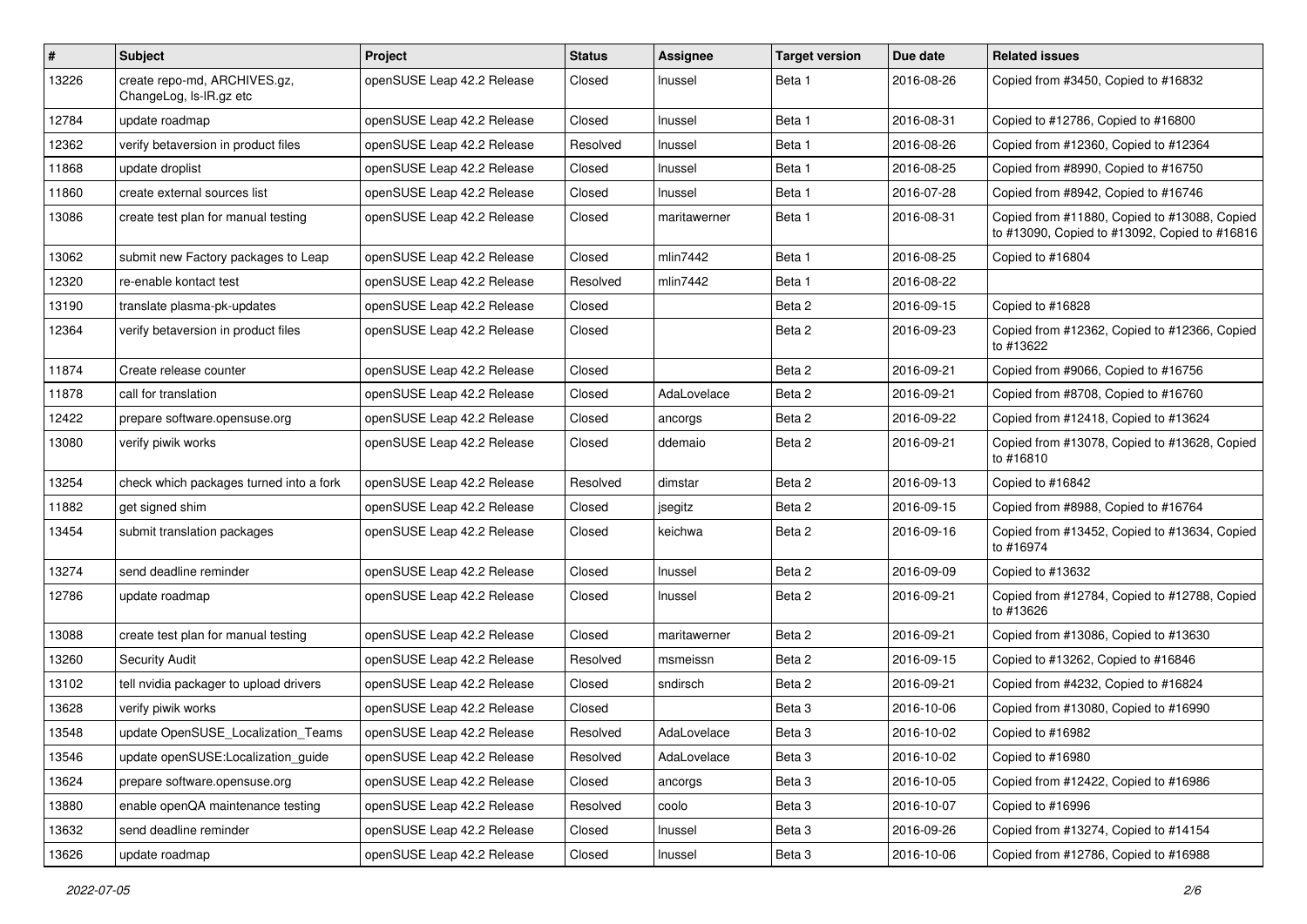| $\vert$ # | Subject                                                | Project                    | <b>Status</b> | Assignee       | <b>Target version</b> | Due date   | <b>Related issues</b>                                                      |
|-----------|--------------------------------------------------------|----------------------------|---------------|----------------|-----------------------|------------|----------------------------------------------------------------------------|
| 13622     | verify betaversion in product files                    | openSUSE Leap 42.2 Release | Closed        | Inussel        | Beta <sub>3</sub>     | 2016-09-30 | Copied from #12364, Copied to #16984                                       |
| 13512     | disable Factory submitter                              | openSUSE Leap 42.2 Release | Closed        | mlin7442       | Beta <sub>3</sub>     | 2016-09-30 | Copied to #16978                                                           |
| 13630     | create test plan for manual testing                    | openSUSE Leap 42.2 Release | Closed        | okurz          | Beta 3                | 2016-10-06 | Copied from #13088, Copied to #16992                                       |
| 13634     | submit translation packages                            | openSUSE Leap 42.2 Release | Closed        | stknorr        | Beta <sub>3</sub>     | 2016-09-30 | Copied from #13454, Copied to #16994                                       |
| 12788     | update roadmap                                         | openSUSE Leap 42.2 Release | Closed        |                | RC <sub>1</sub>       | 2016-10-18 | Copied from #12786, Copied to #12790                                       |
| 11898     | make sure nvidia packager is available for<br>GА       | openSUSE Leap 42.2 Release | Closed        |                | RC <sub>1</sub>       | 2016-10-06 | Copied from #9110, Copied to #16780                                        |
| 11896     | merge back maintenance updates                         | openSUSE Leap 42.2 Release | Closed        |                | RC <sub>1</sub>       | 2016-10-14 | Copied from #9014, Copied to #16778                                        |
| 11894     | make sure test updates are in the patterns             | openSUSE Leap 42.2 Release | Closed        |                | RC <sub>1</sub>       | 2016-09-29 | Copied from #9012, Copied to #16776                                        |
| 11892     | osp addon dvd                                          | openSUSE Leap 42.2 Release | Rejected      |                | RC <sub>1</sub>       | 2016-10-31 | Copied from #9010, Copied to #16774                                        |
| 11888     | ask community to add repo xml                          | openSUSE Leap 42.2 Release | Closed        |                | RC <sub>1</sub>       | 2016-10-14 | Copied from #9002, Copied to #16770                                        |
| 11870     | EULA review/update                                     | openSUSE Leap 42.2 Release | Closed        |                | RC <sub>1</sub>       | 2016-10-13 | Copied from #8994, Copied to #16752                                        |
| 11886     | prepare software.opensuse.org                          | openSUSE Leap 42.2 Release | Closed        | ancorgs        | RC <sub>1</sub>       | 2016-10-18 | Copied from #8998, Copied to #16768                                        |
| 11884     | verify piwik works                                     | openSUSE Leap 42.2 Release | Resolved      | ddemaio        | RC <sub>1</sub>       | 2016-10-18 | Copied from #8996, Copied to #13078                                        |
| 11890     | make counter.o.o/link point to new portal              | openSUSE Leap 42.2 Release | Closed        | gschlotter     | RC <sub>1</sub>       | 2016-10-18 | Copied from #9004, Copied to #16772                                        |
| 11900     | submit translation packages                            | openSUSE Leap 42.2 Release | Closed        | keichwa        | RC <sub>1</sub>       | 2016-10-13 | Copied from #9170, Copied to #13452, Copied<br>to #14090, Copied to #16782 |
| 14154     | send deadline reminder                                 | openSUSE Leap 42.2 Release | Closed        | Inussel        | RC <sub>1</sub>       | 2016-10-11 | Copied from #13632, Copied to #14156                                       |
| 14092     | release manager checklist                              | openSUSE Leap 42.2 Release | Closed        | Inussel        | RC <sub>1</sub>       | 2016-10-18 | Copied to #14600                                                           |
| 12366     | remove betaversion in product files                    | openSUSE Leap 42.2 Release | Closed        | Inussel        | RC <sub>1</sub>       | 2016-10-14 | Copied from #12364, Copied to #16792                                       |
| 13090     | create test plan for manual testing                    | openSUSE Leap 42.2 Release | Closed        | maritawerner   | RC <sub>1</sub>       | 2016-10-18 | Copied from #13086                                                         |
| 13262     | <b>Security Audit</b>                                  | openSUSE Leap 42.2 Release | Closed        | msmeissn       | RC <sub>1</sub>       | 2016-10-24 | Copied from #13260, Copied to #13264, Copied<br>to #16848                  |
| 12790     | update roadmap                                         | openSUSE Leap 42.2 Release | Closed        |                | RC <sub>2</sub>       | 2016-11-02 | Copied from #12788, Copied to #12792                                       |
| 12426     | prepare software.opensuse.org                          | openSUSE Leap 42.2 Release | Closed        | ancorgs        | RC <sub>2</sub>       | 2016-11-02 | Copied from #12418, Copied to #16798                                       |
| 14556     | enable OBS: Maintained attribute in<br>:Update project | openSUSE Leap 42.2 Release | Resolved      | AndreasStieger | RC <sub>2</sub>       | 2016-11-02 | Copied to #17012                                                           |
| 13082     | verify piwik works                                     | openSUSE Leap 42.2 Release | Closed        | ddemaio        | RC <sub>2</sub>       | 2016-11-02 | Copied from #13078, Copied to #16812                                       |
| 14090     | submit translation packages                            | openSUSE Leap 42.2 Release | Closed        | keichwa        | RC <sub>2</sub>       | 2016-10-28 | Copied from #11900, Copied to #14660, Copied<br>to #17000                  |
| 14600     | release manager checklist                              | openSUSE Leap 42.2 Release | Closed        | Inussel        | RC <sub>2</sub>       | 2016-11-02 | Copied from #14092, Copied to #14602, Copied<br>to #17014                  |
| 14232     | verify release counters for update                     | openSUSE Leap 42.2 Release | Closed        | Inussel        | RC <sub>2</sub>       | 2016-10-20 | Copied to #17006                                                           |
| 14206     | openSUSE-EULAs up to date                              | openSUSE Leap 42.2 Release | Closed        | Inussel        | RC <sub>2</sub>       | 2016-11-06 | Copied to #17004                                                           |
| 14156     | send deadline reminder                                 | openSUSE Leap 42.2 Release | Closed        | Inussel        | RC <sub>2</sub>       | 2016-10-25 | Copied from #14154                                                         |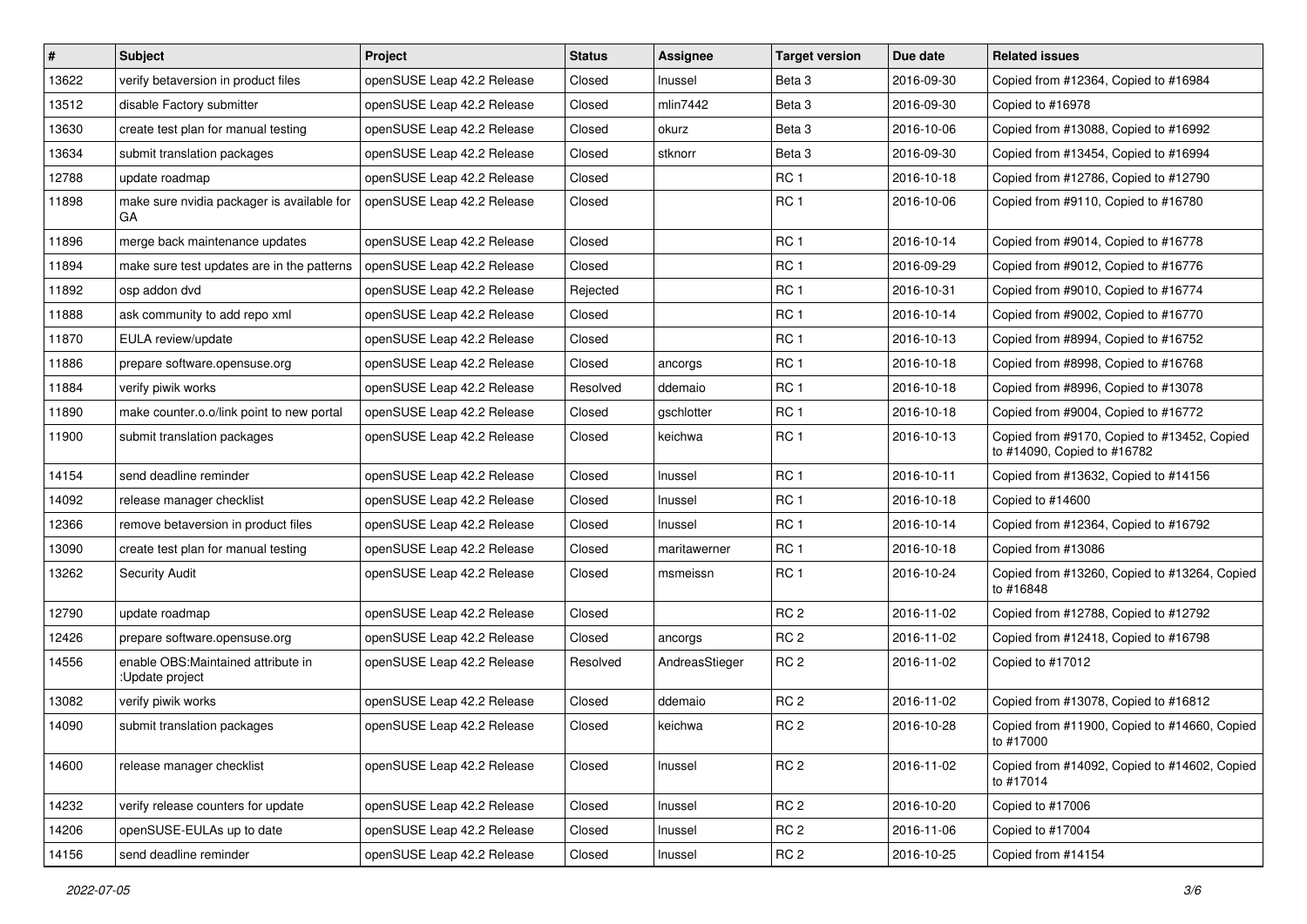| $\vert$ # | <b>Subject</b>                                             | <b>Project</b>             | <b>Status</b> | <b>Assignee</b> | <b>Target version</b> | Due date   | <b>Related issues</b>                |
|-----------|------------------------------------------------------------|----------------------------|---------------|-----------------|-----------------------|------------|--------------------------------------|
| 14262     | remove betatest macro from priconf                         | openSUSE Leap 42.2 Release | Closed        | mlin7442        | RC <sub>2</sub>       | 2016-10-21 | Copied to #17008                     |
| 13092     | create test plan for manual testing                        | openSUSE Leap 42.2 Release | Resolved      | okurz           | RC <sub>2</sub>       | 2016-11-02 | Copied from #13086                   |
| 13264     | <b>Security Audit</b>                                      | openSUSE Leap 42.2 Release | Closed        |                 | GM                    | 2016-11-18 | Copied from #13262, Copied to #16850 |
| 13240     | evaluate results of manual testing with<br>release manager | openSUSE Leap 42.2 Release | Closed        |                 | <b>GM</b>             | 2016-11-08 | Copied from #9308, Copied to #16840  |
| 13234     | merge back maintenance updates                             | openSUSE Leap 42.2 Release | Closed        |                 | GM                    | 2016-11-09 | Copied from #9016, Copied to #16836  |
| 13232     | remove test updates from the patterns                      | openSUSE Leap 42.2 Release | Closed        |                 | GM                    | 2016-11-09 | Copied from #4042, Copied to #16834  |
| 13100     | Send Gold Master announcement for<br>developers            | openSUSE Leap 42.2 Release | Closed        |                 | GM                    | 2016-11-11 | Copied from #4088, Copied to #16822  |
| 13098     | check manual was generated for OSP                         | openSUSE Leap 42.2 Release | Closed        |                 | GM                    | 2016-11-11 | Copied from #4084, Copied to #16820  |
| 13096     | announce GM deadline internally                            | openSUSE Leap 42.2 Release | Closed        |                 | GM                    | 2016-11-04 | Copied from #4016, Copied to #16818  |
| 11786     | set end of life attribute in product file                  | openSUSE Leap 42.2 Release | Rejected      |                 | <b>GM</b>             |            | Copied to #16742                     |
| 13238     | call to update release notes                               | openSUSE Leap 42.2 Release | Closed        | AdaLovelace     | GM                    | 2016-11-08 | Copied from #9292, Copied to #16838  |
| 14660     | submit translation packages                                | openSUSE Leap 42.2 Release | Closed        | keichwa         | GM                    | 2016-11-08 | Copied from #14090, Copied to #17018 |
| 14602     | release manager checklist GM                               | openSUSE Leap 42.2 Release | Closed        | Inussel         | GM                    | 2016-11-16 | Copied from #14600, Copied to #17016 |
| 13898     | fix symlink on openqa.opensuse.org for<br>goldmaster DVD   | openSUSE Leap 42.2 Release | Closed        | Inussel         | <b>GM</b>             | 2016-11-14 | Copied to #16998                     |
| 13104     | <b>IPRQ</b>                                                | openSUSE Leap 42.2 Release | Closed        | Inussel         | GM                    | 2016-11-11 | Copied from #4086, Copied to #16826  |
| 14854     | update release number in IRC channel<br>topic              | openSUSE Leap 42.2 Release | Closed        |                 | GA                    | 2016-11-21 | Copied to #17024                     |
| 13650     | document KDE5 upgrade                                      | openSUSE Leap 42.2 Release | Closed        |                 | GА                    | 2016-11-16 |                                      |
| 13450     | Create social media backgrounds and<br>badges              | openSUSE Leap 42.2 Release | Closed        |                 | GA                    | 2016-11-14 | Copied from #9068, Copied to #16696  |
| 13448     | translate social media messages                            | openSUSE Leap 42.2 Release | Closed        |                 | GA                    | 2016-11-14 | Copied from #9060, Copied to #16970  |
| 13438     | release party poster                                       | openSUSE Leap 42.2 Release | Closed        |                 | GA                    | 2016-11-09 | Copied from #9050, Copied to #16964  |
| 13420     | translate release announcement                             | openSUSE Leap 42.2 Release | Closed        |                 | GA                    | 2016-11-11 | Copied from #9138, Copied to #16952  |
| 13370     | update shop.opensuse.org                                   | openSUSE Leap 42.2 Release | Closed        |                 | GA                    | 2016-11-16 | Copied from #9134, Copied to #16908  |
| 13366     | shop.opensuse.org                                          | openSUSE Leap 42.2 Release | Closed        |                 | GA                    | 2016-11-16 | Copied from #9130, Copied to #16904  |
| 13362     | set up update-test project                                 | openSUSE Leap 42.2 Release | Closed        |                 | GA                    | 2016-11-16 | Copied from #9304, Copied to #16900  |
| 13356     | change openSUSE-current                                    | openSUSE Leap 42.2 Release | Closed        |                 | GA                    | 2016-11-16 | Copied from #9148, Copied to #16896  |
| 13354     | Switch count down to hourly rendering                      | openSUSE Leap 42.2 Release | Closed        |                 | GA                    | 2016-11-16 | Copied from #9146, Copied to #16894  |
| 13350     | make GM images available                                   | openSUSE Leap 42.2 Release | Closed        |                 | GA                    | 2016-11-11 | Copied from #9142, Copied to #16892  |
| 13340     | get openSUSE in the Cloud                                  | openSUSE Leap 42.2 Release | Closed        |                 | GA                    | 2016-11-16 | Copied from #8728, Copied to #16882  |
| 13338     | tell maintenance&security about GM                         | openSUSE Leap 42.2 Release | Closed        |                 | GA                    | 2016-11-11 | Copied from #8726, Copied to #16880  |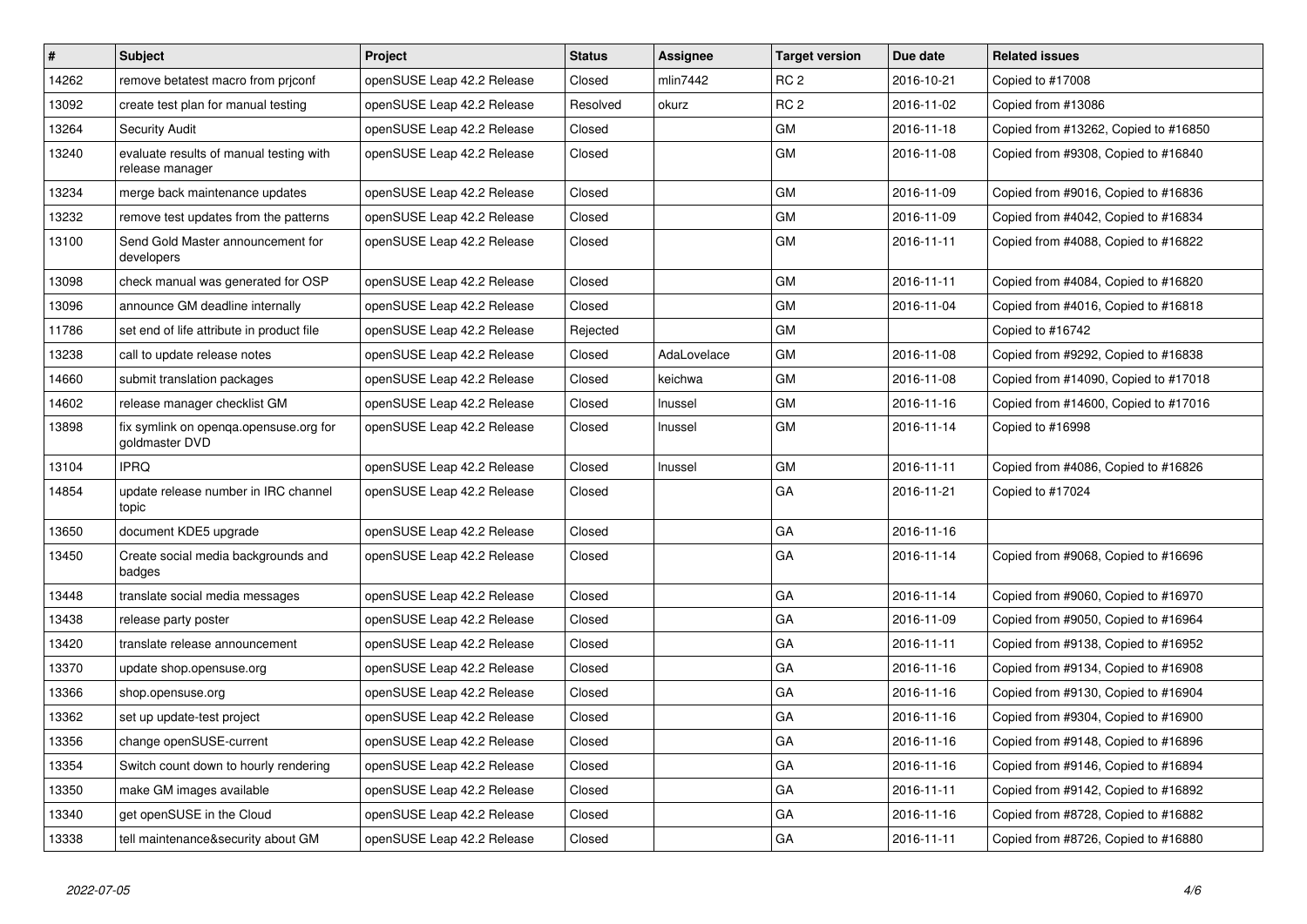| $\sharp$ | <b>Subject</b>                                                                          | Project                    | <b>Status</b> | Assignee    | <b>Target version</b> | Due date   | <b>Related issues</b>                |
|----------|-----------------------------------------------------------------------------------------|----------------------------|---------------|-------------|-----------------------|------------|--------------------------------------|
| 13336    | ask maintenance to remove the test<br>updates                                           | openSUSE Leap 42.2 Release | Closed        |             | GA                    | 2016-11-15 | Copied from #8724, Copied to #16878  |
| 13334    | sync the release to the mirrors                                                         | openSUSE Leap 42.2 Release | Closed        |             | GA                    | 2016-11-11 | Copied from #8722, Copied to #16876  |
| 13332    | find external BT seeders                                                                | openSUSE Leap 42.2 Release | Closed        |             | GA                    | 2016-11-14 | Copied from #8718                    |
| 13330    | remind opensuse.org admins of release                                                   | openSUSE Leap 42.2 Release | Closed        |             | GA                    | 2016-11-14 | Copied from #8716, Copied to #16872  |
| 13324    | publish docu                                                                            | openSUSE Leap 42.2 Release | Closed        |             | GA                    | 2016-11-16 | Copied from #8710, Copied to #16866  |
| 13316    | check all wiki pages on release day                                                     | openSUSE Leap 42.2 Release | Closed        |             | GA                    | 2016-11-16 | Copied from #9034, Copied to #16860  |
| 13314    | install Leap 42.2 wiki pages as default                                                 | openSUSE Leap 42.2 Release | Closed        |             | GA                    | 2016-11-13 | Copied from #9032, Copied to #16858  |
| 13256    | disable iso download in openQA                                                          | openSUSE Leap 42.2 Release | Closed        |             | GA                    | 2016-11-15 | Copied to #16844                     |
| 12794    | fix upgrade instructions for /var/cache                                                 | openSUSE Leap 42.2 Release | Closed        |             | GA                    | 2016-10-15 |                                      |
| 12792    | update roadmap                                                                          | openSUSE Leap 42.2 Release | Closed        |             | GA                    | 2016-11-16 | Copied from #12790, Copied to #16802 |
| 14710    | update web site with new languages                                                      | openSUSE Leap 42.2 Release | Resolved      | AdaLovelace | GA                    | 2016-11-16 | Copied to #17020                     |
| 13434    | Update release party wiki pages                                                         | openSUSE Leap 42.2 Release | Resolved      | AdaLovelace | GA                    | 2016-11-09 | Copied from #9046, Copied to #16960  |
| 13320    | fix upgrade instructions in wiki                                                        | openSUSE Leap 42.2 Release | Resolved      | AdaLovelace | GA                    | 2016-11-13 | Copied from #9038, Copied to #16864  |
| 13318    | create basic wiki structure for new release                                             | openSUSE Leap 42.2 Release | Resolved      | AdaLovelace | GA                    | 2016-10-20 | Copied from #9036, Copied to #16862  |
| 13312    | update wiki pages                                                                       | openSUSE Leap 42.2 Release | Closed        | AdaLovelace | GA                    | 2016-11-17 | Copied from #9030, Copied to #16856  |
| 13310    | move previous release to archive                                                        | openSUSE Leap 42.2 Release | Resolved      | AdaLovelace | GA                    | 2016-11-13 | Copied from #9028, Copied to #16854  |
| 13308    | update opensuse wiki                                                                    | openSUSE Leap 42.2 Release | Resolved      | AdaLovelace | GA                    | 2016-11-17 | Copied from #9026, Copied to #16852  |
| 13422    | software.opensuse.org                                                                   | openSUSE Leap 42.2 Release | Closed        | ancorgs     | GA                    | 2016-11-16 | Copied from #8764, Copied to #16954  |
| 13360    | adjust knapsack for GM                                                                  | openSUSE Leap 42.2 Release | Closed        | aplanas     | GA                    | 2016-11-11 | Copied from #9152, Copied to #16898  |
| 13372    | update wiki                                                                             | openSUSE Leap 42.2 Release | Resolved      | bmwiedemann | GA                    | 2016-11-16 | Copied from #9136, Copied to #16910  |
| 13368    | request new box image and link                                                          | openSUSE Leap 42.2 Release | Resolved      | bmwiedemann | GA                    | 2016-11-16 | Copied from #9132, Copied to #16906  |
| 13444    | Make sure we have the right people<br>prepared to send out the social media<br>messages | openSUSE Leap 42.2 Release | Resolved      | ddemaio     | GA                    | 2016-11-14 | Copied from #9056, Copied to #16968  |
| 13440    | Social media marketing                                                                  | openSUSE Leap 42.2 Release | Resolved      | ddemaio     | GA                    | 2016-11-14 | Copied from #9052, Copied to #16694  |
| 13436    | Create event pages on Facebook,<br>Google+                                              | openSUSE Leap 42.2 Release | Rejected      | ddemaio     | GA                    | 2016-11-09 | Copied from #9048, Copied to #16962  |
| 13432    | Write release party invitation article                                                  | openSUSE Leap 42.2 Release | Resolved      | ddemaio     | GA                    | 2016-11-09 | Copied from #9044, Copied to #16958  |
| 13430    | <b>Release Parties</b>                                                                  | openSUSE Leap 42.2 Release | Resolved      | ddemaio     | GA                    | 2016-11-09 | Copied from #9042, Copied to #16956  |
| 13418    | Gather info from major pieces of our<br>release onto Major_features page                | openSUSE Leap 42.2 Release | Rejected      | ddemaio     | GA                    | 2016-11-09 | Copied from #9108, Copied to #16950  |
| 13416    | Add features from distrowatch                                                           | openSUSE Leap 42.2 Release | Rejected      | ddemaio     | GA                    | 2016-11-09 | Copied from #9106, Copied to #16948  |
| 13414    | Get technical review                                                                    | openSUSE Leap 42.2 Release | Resolved      | ddemaio     | GA                    | 2016-11-09 | Copied from #9104, Copied to #16946  |
| 13412    | Get features page finished                                                              | openSUSE Leap 42.2 Release | Resolved      | ddemaio     | $\mathsf{GA}$         | 2016-11-09 | Copied from #9102, Copied to #16944  |